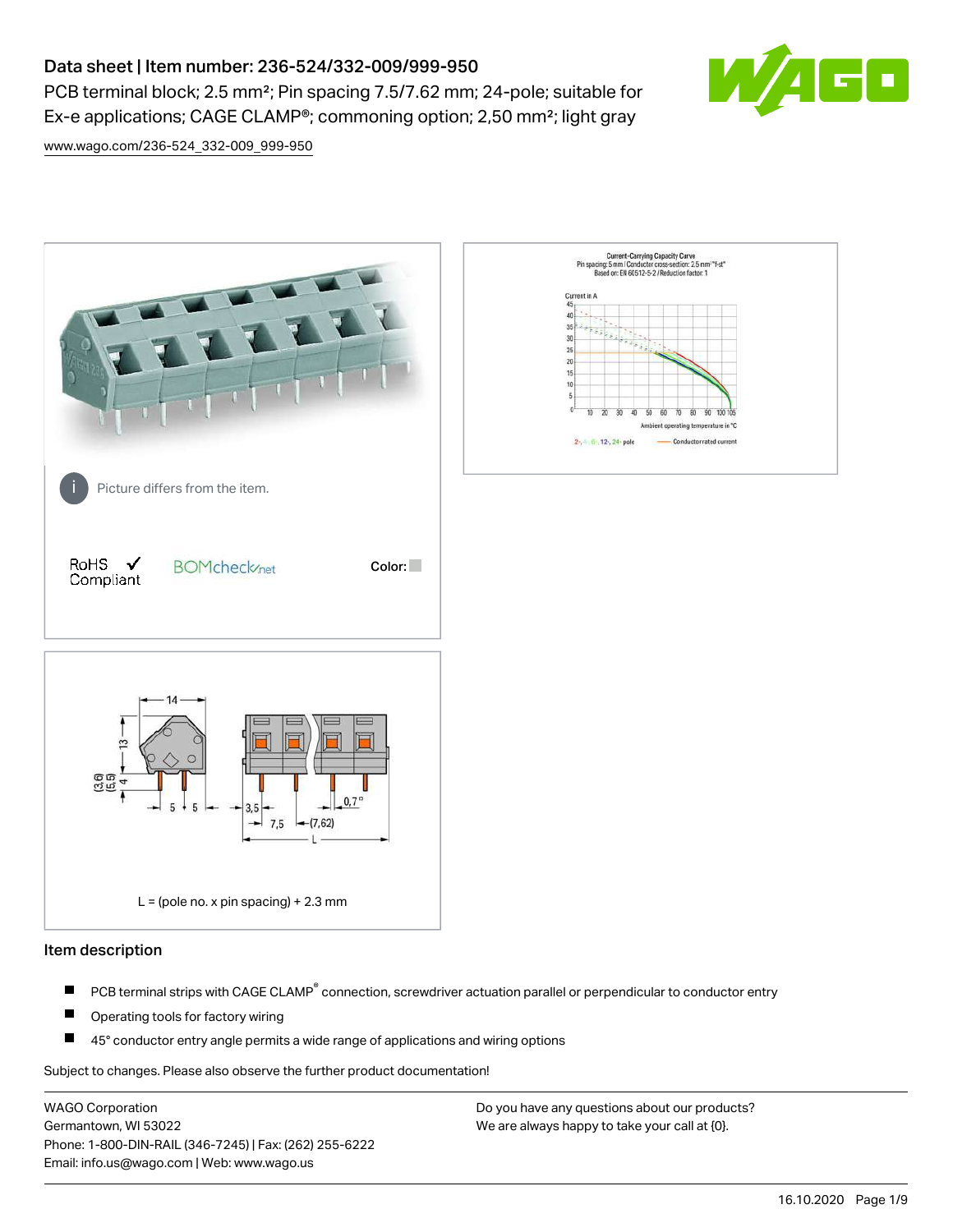

Set to metric or inch pin spacing by compressing PCB terminal strips or pulling them apart

# Data

Electrical data

### Ex information

| Ratings per                | ATEX: PTB 06 ATEX 1061 U / IECEx: PTB 06.0042 U |
|----------------------------|-------------------------------------------------|
| Rated voltage EN (Ex e II) | 275 V                                           |
| Rated current (Ex e II)    | 16 A                                            |

### Connection data

| Connection technology                             | CAGE CLAMP®                            |
|---------------------------------------------------|----------------------------------------|
| Actuation type                                    | Operating tool                         |
| Solid conductor                                   | $0.082.5$ mm <sup>2</sup> / 28  12 AWG |
| Fine-stranded conductor                           | $0.082.5$ mm <sup>2</sup> / 28  12 AWG |
| Fine-stranded conductor; with insulated ferrule   | $0.251.5$ mm <sup>2</sup>              |
| Fine-stranded conductor; with uninsulated ferrule | $0.251.5$ mm <sup>2</sup>              |
| Strip length                                      | $56$ mm / 0.2 $$ 0.24 inch             |
| Conductor connection direction to PCB             | 45°                                    |
| Pole No.                                          | 24                                     |
| Total number of connection points                 | 24                                     |
| Total number of potentials                        | 24                                     |
| Number of connection types                        |                                        |
| Number of levels                                  | 1                                      |
| Note (conductor cross-section)                    | 12 AWG: THHN, THWN                     |

# Physical data

| Pin spacing                          | 7.5/7.62 mm / 0.295/0.3 inch |
|--------------------------------------|------------------------------|
| Width                                | 182.3 mm / 7.177 inch        |
| Height                               | 18.5 mm / 0.728 inch         |
| Height from the surface              | 13 mm / 0.512 inch           |
| Depth                                | 14 mm / 0.551 inch           |
| Solder pin length                    | $5.5 \,\mathrm{mm}$          |
| Solder pin dimensions                | $0.7 \times 0.7$ mm          |
| Drilled hole diameter with tolerance | $1.1$ $(+0.1)$ mm            |

Subject to changes. Please also observe the further product documentation!

| <b>WAGO Corporation</b>                                | Do you have any questions about our products? |
|--------------------------------------------------------|-----------------------------------------------|
| Germantown, WI 53022                                   | We are always happy to take your call at {0}. |
| Phone: 1-800-DIN-RAIL (346-7245)   Fax: (262) 255-6222 |                                               |
| Email: info.us@wago.com   Web: www.wago.us             |                                               |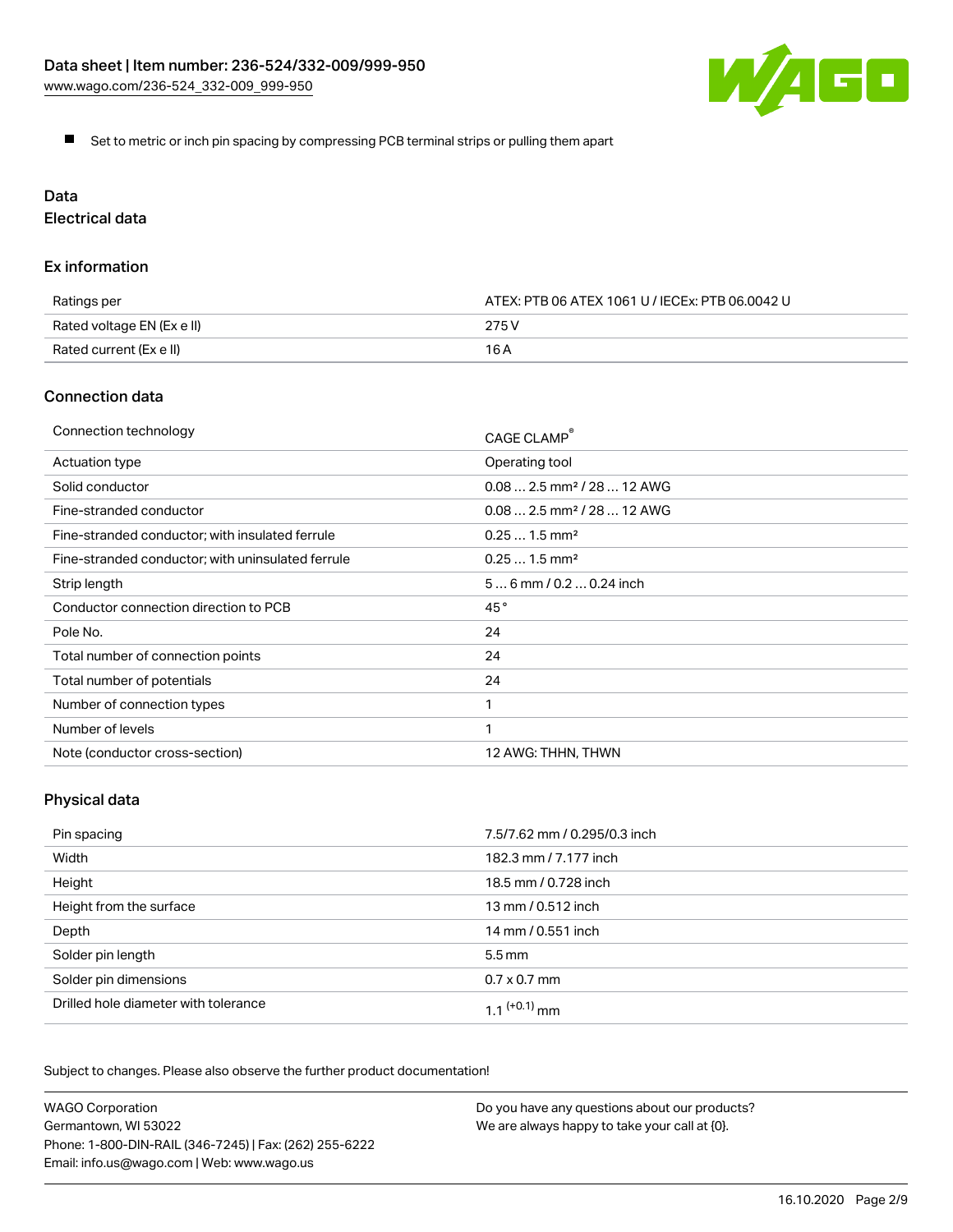

## PCB contact

| PCB contact                         | тнт                                      |
|-------------------------------------|------------------------------------------|
| Solder pin arrangement              | over the entire terminal strip (in-line) |
| Number of solder pins per potential |                                          |

### Material Data

| Color                       | light gray                              |
|-----------------------------|-----------------------------------------|
| Material group              |                                         |
| Insulation material         | Polyamide (PA66)                        |
| Flammability class per UL94 | V <sub>0</sub>                          |
| Clamping spring material    | Chrome nickel spring steel (CrNi)       |
| Contact material            | Electrolytic copper ( $E_{\text{Cu}}$ ) |
| Contact plating             | tin-plated                              |
| Weight                      | 1.1 <sub>g</sub>                        |

### Environmental Requirements

| Limit temperature range<br><u>in the second contract of the second contract of the second contract of the second contract of the second contract of the second contract of the second contract of the second contract of the second contract of the second </u><br>. . | <b>OR</b> or<br>~~<br>-bL<br>$\overline{\mathbf{u}}$ |  |
|------------------------------------------------------------------------------------------------------------------------------------------------------------------------------------------------------------------------------------------------------------------------|------------------------------------------------------|--|
|------------------------------------------------------------------------------------------------------------------------------------------------------------------------------------------------------------------------------------------------------------------------|------------------------------------------------------|--|

### Commercial data

| Do <sub>1</sub><br>≀tvne<br>anınn | <b>BOX</b> |
|-----------------------------------|------------|
| <b>GTIN</b>                       | ---<br>795 |

### Approvals / Certificates

#### Ex-Approvals

|      |                                             |                                 | Certificate      |
|------|---------------------------------------------|---------------------------------|------------------|
| Logo | Approval                                    | <b>Additional Approval Text</b> | name             |
|      | <b>ATEx</b>                                 | EN 60079                        | PTB 06           |
| w    | Physikalisch Technische Bundesanstalt (PTB) |                                 | Atex 1061        |
|      |                                             |                                 | $U($ ll 2 G Ex   |
|      |                                             |                                 | ell bzw. I       |
|      |                                             |                                 | M2 Ex el)        |
|      | <b>IECEX</b>                                | IEC 60079                       | <b>IECEX PTB</b> |
|      | Physikalisch Technische Bundesanstalt       |                                 | 06.0042U         |

Subject to changes. Please also observe the further product documentation!

| <b>WAGO Corporation</b>                                |
|--------------------------------------------------------|
| Germantown, WI 53022                                   |
| Phone: 1-800-DIN-RAIL (346-7245)   Fax: (262) 255-6222 |
| Email: info.us@wago.com   Web: www.wago.us             |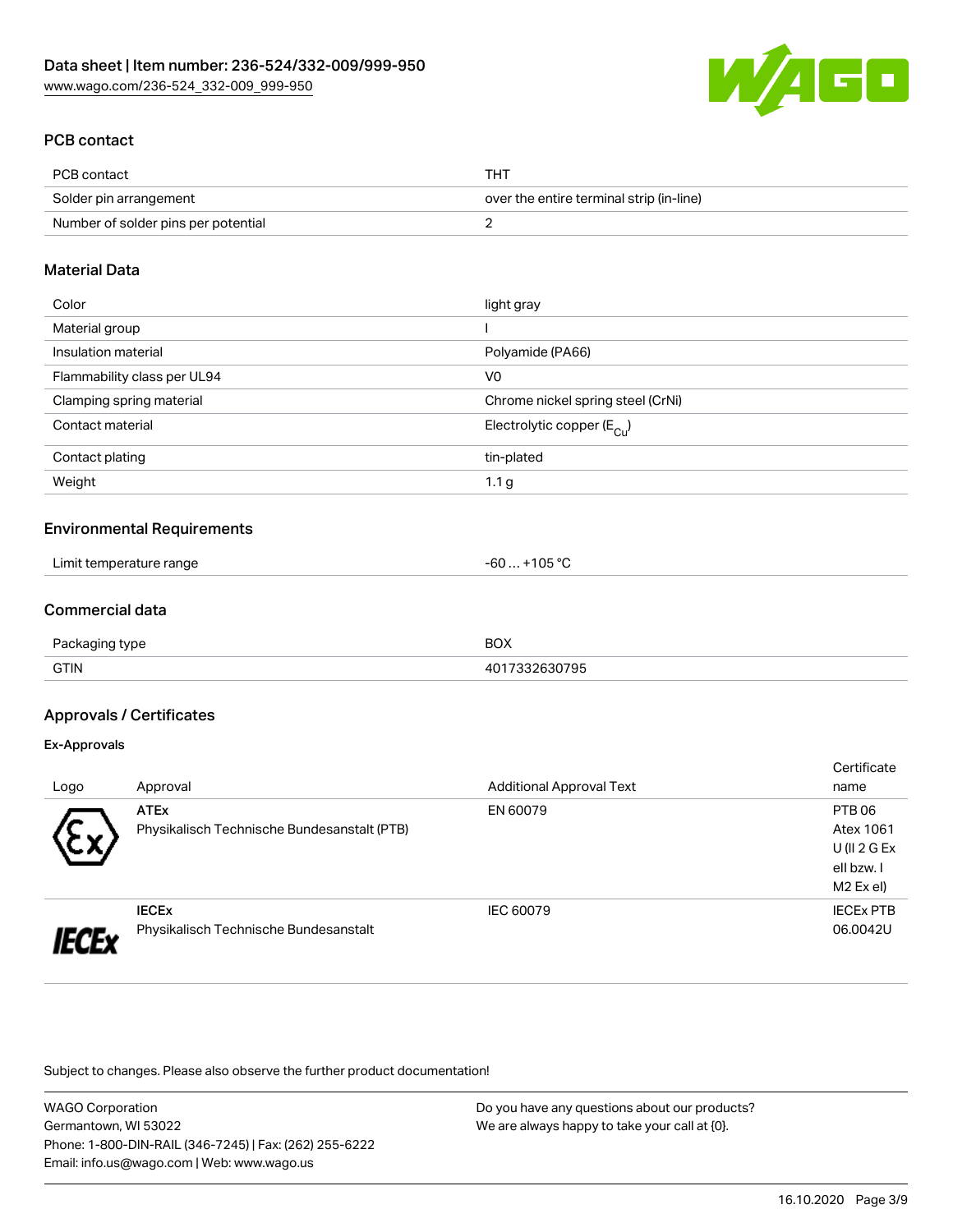Phone: 1-800-DIN-RAIL (346-7245) | Fax: (262) 255-6222

Email: info.us@wago.com | Web: www.wago.us



## Counterpart

## Compatible products

|         | Marking accessories                                                                                                                                                                |  |                                  |
|---------|------------------------------------------------------------------------------------------------------------------------------------------------------------------------------------|--|----------------------------------|
|         | Item no.: 210-332/750-020<br>Marking strips; as a DIN A4 sheet; MARKED; 1-20 (80x); Height of marker strip: 3 mm; Strip length 182<br>mm; Horizontal marking; Self-adhesive; white |  | www.wago.com/210-332<br>/750-020 |
|         | Item no.: 210-332/762-020<br>Marking strips; as a DIN A4 sheet; MARKED; 1-20 (80x); Height of marker strip: 3 mm; Strip length 182<br>mm; Horizontal marking; Self-adhesive; white |  | www.wago.com/210-332<br>/762-020 |
| check   |                                                                                                                                                                                    |  |                                  |
|         | Item no.: 231-125<br>Testing plug module with contact stud; Pin spacing 7.62 mm / 0.3 in; 2,50 mm <sup>2</sup> ; orange                                                            |  | www.wago.com/231-125             |
|         | ltem no.: 231-161<br>Testing plug module with contact stud; for 236 Series; Pin spacing 7.5 mm / 0.295 in; gray                                                                    |  | www.wago.com/231-161             |
| tools   |                                                                                                                                                                                    |  |                                  |
|         | Item no.: 210-657<br>Operating tool; Blade: 3.5 x 0.5 mm; with a partially insulated shaft; short; multicoloured                                                                   |  | www.wago.com/210-657             |
|         | Item no.: 210-658<br>Operating tool; Blade: 3.5 x 0.5 mm; with a partially insulated shaft; angled; short; multicoloured                                                           |  | www.wago.com/210-658             |
|         | Item no.: 210-720<br>Operating tool; Blade: 3.5 x 0.5 mm; with a partially insulated shaft; multicoloured                                                                          |  | www.wago.com/210-720             |
|         | Item no.: 236-332<br>Operating tool; natural                                                                                                                                       |  | www.wago.com/236-332             |
|         | Item no.: 236-335<br>Operating tool; gray                                                                                                                                          |  | www.wago.com/236-335             |
| ferrule |                                                                                                                                                                                    |  |                                  |
|         | Item no.: 216-101<br>Ferrule; Sleeve for 0.5 mm <sup>2</sup> / AWG 22; uninsulated; electro-tin plated; silver-colored                                                             |  | www.wago.com/216-101             |
|         | Item no.: 216-102<br>Ferrule; Sleeve for 0.75 mm <sup>2</sup> / AWG 20; uninsulated; electro-tin plated; silver-colored                                                            |  | www.wago.com/216-102             |
| Щ       | Item no.: 216-103<br>Ferrule; Sleeve for 1 mm <sup>2</sup> / AWG 18; uninsulated; electro-tin plated                                                                               |  | www.wago.com/216-103             |
|         | Item no.: 216-104<br>Ferrule; Sleeve for 1.5 mm <sup>2</sup> / AWG 16; uninsulated; electro-tin plated; silver-colored                                                             |  | www.wago.com/216-104             |
|         | Subject to changes. Please also observe the further product documentation!                                                                                                         |  |                                  |
|         | <b>WAGO Corporation</b><br>Do you have any questions about our products?<br>Germantown, WI 53022<br>We are always happy to take your call at {0}.                                  |  |                                  |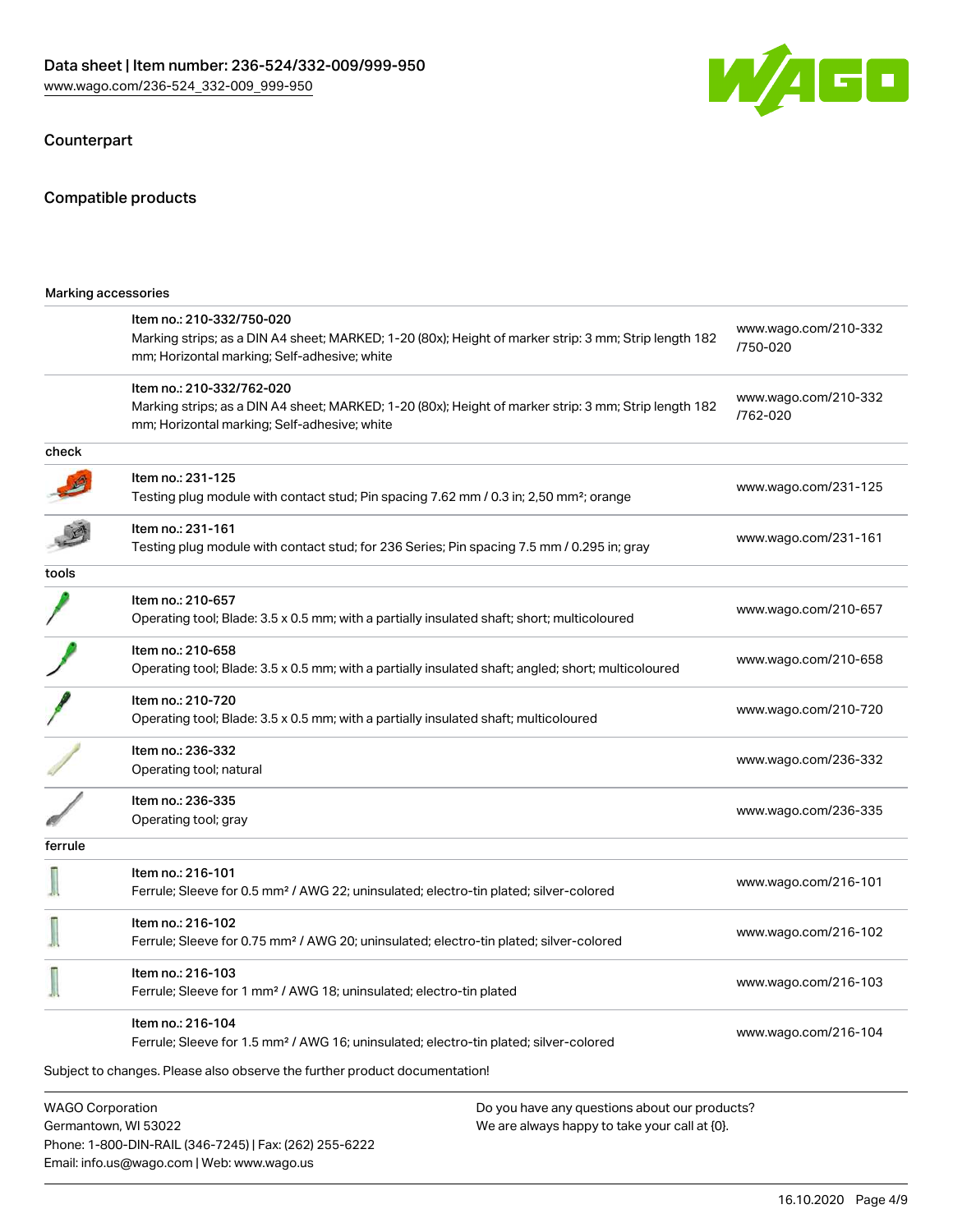### Data sheet | Item number: 236-524/332-009/999-950 [www.wago.com/236-524\\_332-009\\_999-950](http://www.wago.com/236-524_332-009_999-950)

T



| Item no.: 216-204<br>Ferrule; Sleeve for 1.5 mm <sup>2</sup> / AWG 16; insulated; electro-tin plated; black<br>Item no.: 216-221<br>Ferrule; Sleeve for 0.5 mm <sup>2</sup> / 20 AWG; insulated; electro-tin plated; white<br>Subject to changes. Please also observe the further product documentation! | www.wago.com/216-204<br>www.wago.com/216-221 |
|----------------------------------------------------------------------------------------------------------------------------------------------------------------------------------------------------------------------------------------------------------------------------------------------------------|----------------------------------------------|
|                                                                                                                                                                                                                                                                                                          |                                              |
|                                                                                                                                                                                                                                                                                                          |                                              |
| Item no.: 216-203<br>Ferrule; Sleeve for 1 mm <sup>2</sup> / AWG 18; insulated; electro-tin plated; red                                                                                                                                                                                                  | www.wago.com/216-203                         |
| Item no.: 216-202<br>Ferrule; Sleeve for 0.75 mm <sup>2</sup> / 18 AWG; insulated; electro-tin plated; gray                                                                                                                                                                                              | www.wago.com/216-202                         |
| Item no.: 216-201<br>Ferrule; Sleeve for 0.5 mm <sup>2</sup> / 20 AWG; insulated; electro-tin plated; white                                                                                                                                                                                              | www.wago.com/216-201                         |
| Item no.: 216-152<br>Ferrule; Sleeve for 0.34 mm <sup>2</sup> / AWG 24; uninsulated; electro-tin plated                                                                                                                                                                                                  | www.wago.com/216-152                         |
| Item no.: 216-151<br>Ferrule; Sleeve for 0.25 mm <sup>2</sup> / AWG 24; uninsulated; electro-tin plated                                                                                                                                                                                                  | www.wago.com/216-151                         |
| Item no.: 216-144<br>Ferrule; Sleeve for 1.5 mm <sup>2</sup> / AWG 16; uninsulated; electro-tin plated; electrolytic copper; gastight<br>crimped; acc. to DIN 46228, Part 1/08.92; silver-colored                                                                                                        | www.wago.com/216-144                         |
| Item no.: 216-143<br>Ferrule; Sleeve for 1 mm <sup>2</sup> / AWG 18; uninsulated; electro-tin plated; electrolytic copper; gastight<br>crimped; acc. to DIN 46228, Part 1/08.92                                                                                                                          | www.wago.com/216-143                         |
| Item no.: 216-142<br>Ferrule; Sleeve for 0.75 mm <sup>2</sup> / 18 AWG; uninsulated; electro-tin plated; electrolytic copper; gastight<br>crimped; acc. to DIN 46228, Part 1/08.92                                                                                                                       | www.wago.com/216-142                         |
| Item no.: 216-141<br>Ferrule; Sleeve for 0.5 mm <sup>2</sup> / 20 AWG; uninsulated; electro-tin plated; electrolytic copper; gastight<br>crimped; acc. to DIN 46228, Part 1/08.92                                                                                                                        | www.wago.com/216-141                         |
| Item no.: 216-132<br>Ferrule; Sleeve for 0.34 mm <sup>2</sup> / AWG 24; uninsulated; electro-tin plated                                                                                                                                                                                                  | www.wago.com/216-132                         |
| Item no.: 216-131<br>Ferrule; Sleeve for 0.25 mm <sup>2</sup> / AWG 24; uninsulated; electro-tin plated; silver-colored                                                                                                                                                                                  | www.wago.com/216-131                         |
| Item no.: 216-124<br>Ferrule; Sleeve for 1.5 mm <sup>2</sup> / AWG 16; uninsulated; electro-tin plated                                                                                                                                                                                                   | www.wago.com/216-124                         |
| Item no.: 216-123<br>Ferrule; Sleeve for 1 mm <sup>2</sup> / AWG 18; uninsulated; electro-tin plated; silver-colored                                                                                                                                                                                     | www.wago.com/216-123                         |
| Item no.: 216-122<br>Ferrule; Sleeve for 0.75 mm <sup>2</sup> / AWG 20; uninsulated; electro-tin plated; silver-colored                                                                                                                                                                                  | www.wago.com/216-122                         |
| Item no.: 216-121<br>Ferrule; Sleeve for 0.5 mm <sup>2</sup> / AWG 22; uninsulated; electro-tin plated; silver-colored                                                                                                                                                                                   | www.wago.com/216-121                         |
|                                                                                                                                                                                                                                                                                                          |                                              |

Germantown, WI 53022 Phone: 1-800-DIN-RAIL (346-7245) | Fax: (262) 255-6222 Email: info.us@wago.com | Web: www.wago.us

We are always happy to take your call at {0}.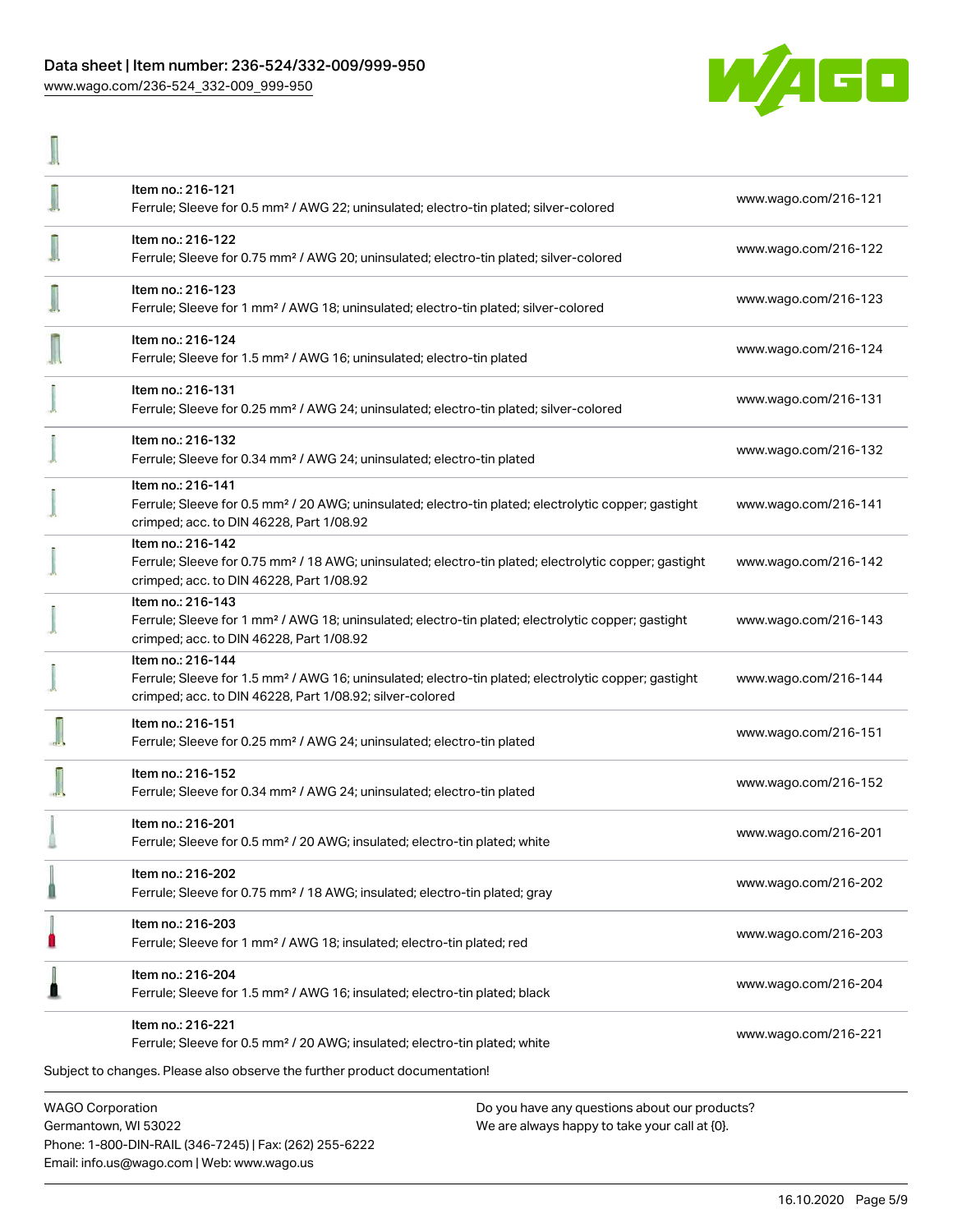### Data sheet | Item number: 236-524/332-009/999-950 [www.wago.com/236-524\\_332-009\\_999-950](http://www.wago.com/236-524_332-009_999-950)

A



| Item no.: 216-222<br>Ferrule; Sleeve for 0.75 mm <sup>2</sup> / 18 AWG; insulated; electro-tin plated; gray                                                                                             | www.wago.com/216-222 |
|---------------------------------------------------------------------------------------------------------------------------------------------------------------------------------------------------------|----------------------|
| Item no.: 216-223<br>Ferrule; Sleeve for 1 mm <sup>2</sup> / AWG 18; insulated; electro-tin plated; red                                                                                                 | www.wago.com/216-223 |
| Item no.: 216-224<br>Ferrule; Sleeve for 1.5 mm <sup>2</sup> / AWG 16; insulated; electro-tin plated; black                                                                                             | www.wago.com/216-224 |
| Item no.: 216-241<br>Ferrule; Sleeve for 0.5 mm <sup>2</sup> / 20 AWG; insulated; electro-tin plated; electrolytic copper; gastight<br>crimped; acc. to DIN 46228, Part 4/09.90; white                  | www.wago.com/216-241 |
| Item no.: 216-242<br>Ferrule; Sleeve for 0.75 mm <sup>2</sup> / 18 AWG; insulated; electro-tin plated; electrolytic copper; gastight<br>crimped; acc. to DIN 46228, Part 4/09.90; gray                  | www.wago.com/216-242 |
| Item no.: 216-243<br>Ferrule; Sleeve for 1 mm <sup>2</sup> / AWG 18; insulated; electro-tin plated; electrolytic copper; gastight crimped; www.wago.com/216-243<br>acc. to DIN 46228, Part 4/09.90; red |                      |
| Item no.: 216-244<br>Ferrule; Sleeve for 1.5 mm <sup>2</sup> / AWG 16; insulated; electro-tin plated; electrolytic copper; gastight<br>crimped; acc. to DIN 46228, Part 4/09.90; black                  | www.wago.com/216-244 |
| Item no.: 216-262<br>Ferrule; Sleeve for 0.75 mm <sup>2</sup> / 18 AWG; insulated; electro-tin plated; electrolytic copper; gastight<br>crimped; acc. to DIN 46228, Part 4/09.90; gray                  | www.wago.com/216-262 |
| Item no.: 216-263<br>Ferrule; Sleeve for 1 mm <sup>2</sup> / AWG 18; insulated; electro-tin plated; electrolytic copper; gastight crimped; www.wago.com/216-263<br>acc. to DIN 46228, Part 4/09.90; red |                      |
| Item no.: 216-264<br>Ferrule; Sleeve for 1.5 mm <sup>2</sup> / AWG 16; insulated; electro-tin plated; electrolytic copper; gastight<br>crimped; acc. to DIN 46228, Part 4/09.90; black                  | www.wago.com/216-264 |
| Item no.: 216-284<br>Ferrule; Sleeve for 1.5 mm <sup>2</sup> / AWG 16; insulated; electro-tin plated; electrolytic copper; gastight<br>crimped; acc. to DIN 46228, Part 4/09.90; black                  | www.wago.com/216-284 |
| Item no.: 216-301<br>Ferrule; Sleeve for 0.25 mm <sup>2</sup> / AWG 24; insulated; electro-tin plated; yellow                                                                                           | www.wago.com/216-301 |
| Item no.: 216-302<br>Ferrule; Sleeve for 0.34 mm <sup>2</sup> / 22 AWG; insulated; electro-tin plated; green                                                                                            | www.wago.com/216-302 |
| Item no.: 216-321<br>Ferrule; Sleeve for 0.25 mm <sup>2</sup> / AWG 24; insulated; electro-tin plated; yellow                                                                                           | www.wago.com/216-321 |
| Item no.: 216-322<br>Ferrule; Sleeve for 0.34 mm <sup>2</sup> / 22 AWG; insulated; electro-tin plated; green                                                                                            | www.wago.com/216-322 |

Subject to changes. Please also observe the further product documentation!

WAGO Corporation Germantown, WI 53022 Phone: 1-800-DIN-RAIL (346-7245) | Fax: (262) 255-6222 Email: info.us@wago.com | Web: www.wago.us Do you have any questions about our products? We are always happy to take your call at {0}.

16.10.2020 Page 6/9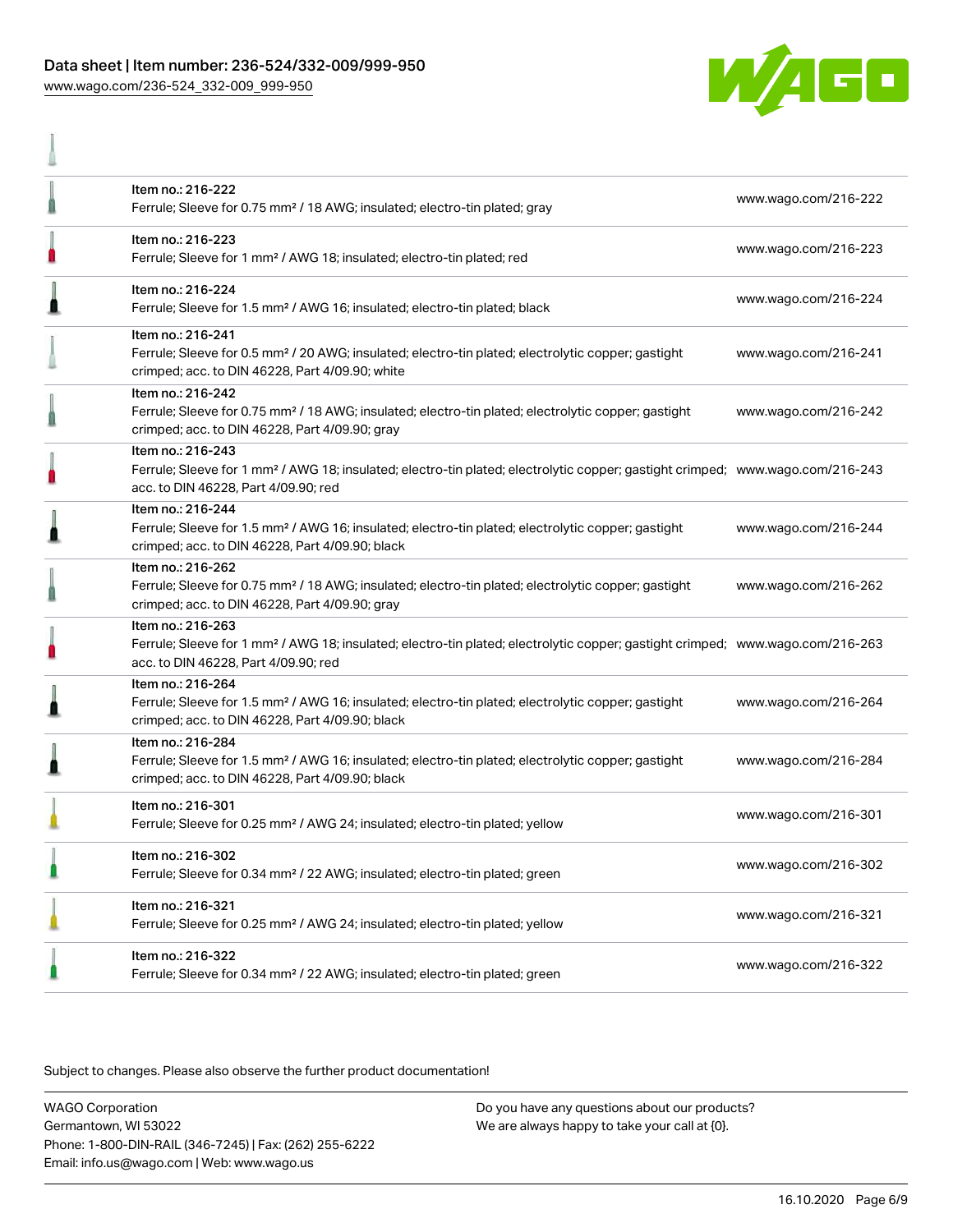

### **Downloads** Documentation

| <b>Additional Information</b> |             |        |          |
|-------------------------------|-------------|--------|----------|
| Technical explanations        | Apr 3, 2019 | pdf    | Download |
|                               |             | 3.6 MB |          |

### CAD files

| CAD data                                  |            |          |
|-------------------------------------------|------------|----------|
| 2D/3D Models 236-524/332-009/999-950      | <b>URL</b> | Download |
| CAE data                                  |            |          |
| EPLAN Data Portal 236-524/332-009/999-950 |            | Download |
| <b>PCB Design</b>                         |            |          |

#### Symbol and Footprint 236-524/332-009/999-950 CAx data for your PCB design, consisting of "schematic symbols and PCB footprints", URL [Download](https://www.wago.com/us/d/UltraLibrarian_URLS_236-524_332-009_999-950)

allow easy integration of the WAGO component into your development environment.

### Supported formats:

- $\blacksquare$ Accel EDA 14 & 15
- П Altium 6 to current version
- $\blacksquare$ Cadence Allegro
- $\blacksquare$ **DesignSpark**
- $\blacksquare$ Eagle Libraries
- $\blacksquare$ KiCad
- П Mentor Graphics BoardStation
- $\blacksquare$ Mentor Graphics Design Architect
- $\blacksquare$ Mentor Graphics Design Expedition 99 and 2000
- $\blacksquare$ OrCAD 9.X PCB and Capture
- $\blacksquare$ PADS PowerPCB 3, 3.5, 4.X, and 5.X
- $\blacksquare$ PADS PowerPCB and PowerLogic 3.0
- $\blacksquare$ PCAD 2000, 2001, 2002, 2004, and 2006
- $\blacksquare$ Pulsonix 8.5 or newer
- $\blacksquare$ STL
- $\blacksquare$ 3D STEP

Subject to changes. Please also observe the further product documentation!

WAGO Corporation Germantown, WI 53022 Phone: 1-800-DIN-RAIL (346-7245) | Fax: (262) 255-6222 Email: info.us@wago.com | Web: www.wago.us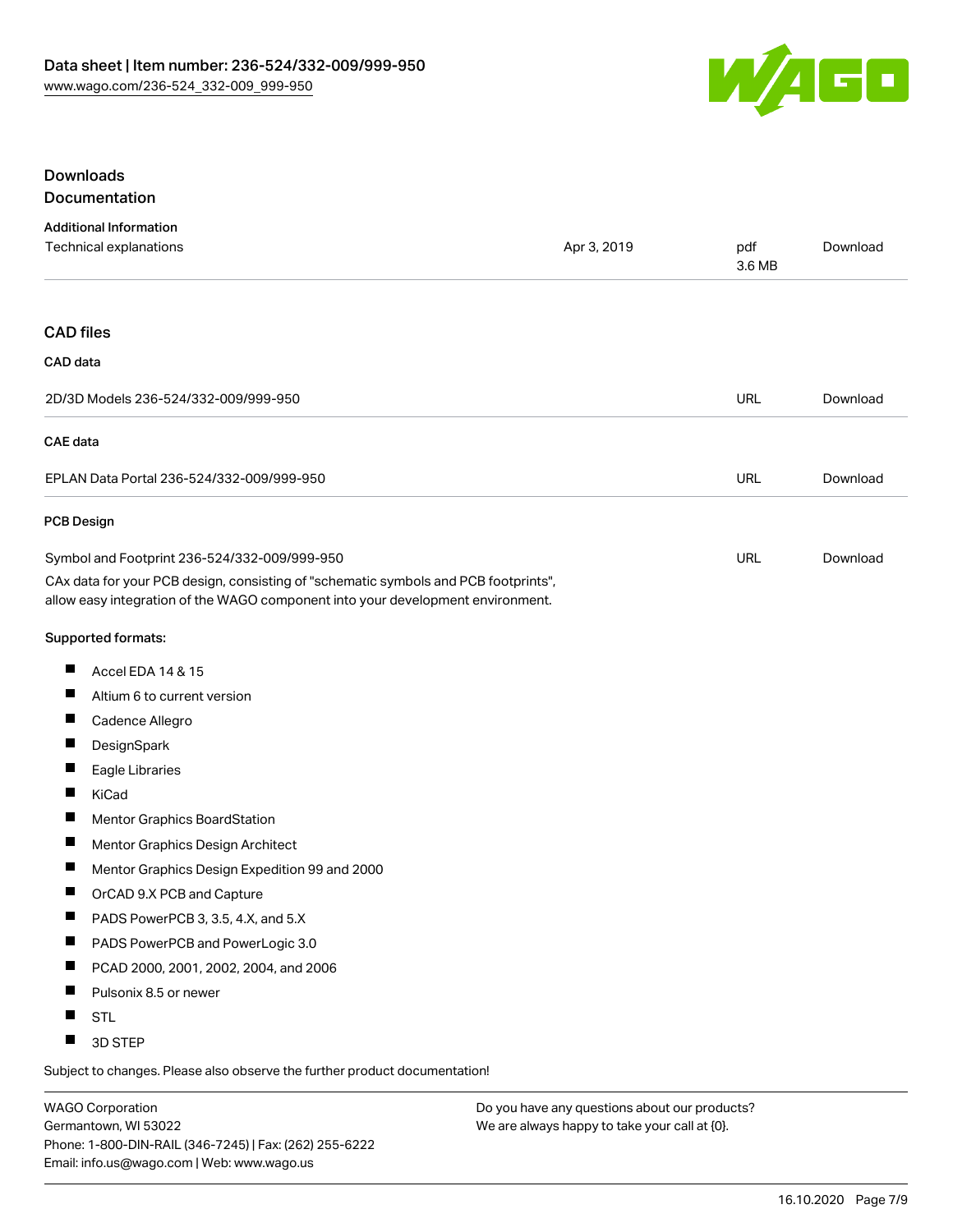

- П TARGET 3001!
- ш View Logic ViewDraw
- П Quadcept
- $\blacksquare$ Zuken CadStar 3 and 4
- Zuken CR-5000 and CR-8000 П

PCB Component Libraries (EDA), PCB CAD Library Ultra Librarian

### Installation Notes

#### Conductor termination



Inserting a conductor via 3.5 mm screwdriver.



screwdriver.



Inserting a conductor via 3.5 mm Inserting a conductor via operating tool.

Screwdriver actuation parallel to conductor entry.

Screwdriver actuation perpendicular to conductor entry.



Compared to standard screwdrivers, these operating tools are far more convenient for wiring PCB terminal strips at factory.

.<br>Subject to changes. Please also observe the further product documentation!

WAGO Corporation Germantown, WI 53022 Phone: 1-800-DIN-RAIL (346-7245) | Fax: (262) 255-6222 Email: info.us@wago.com | Web: www.wago.us